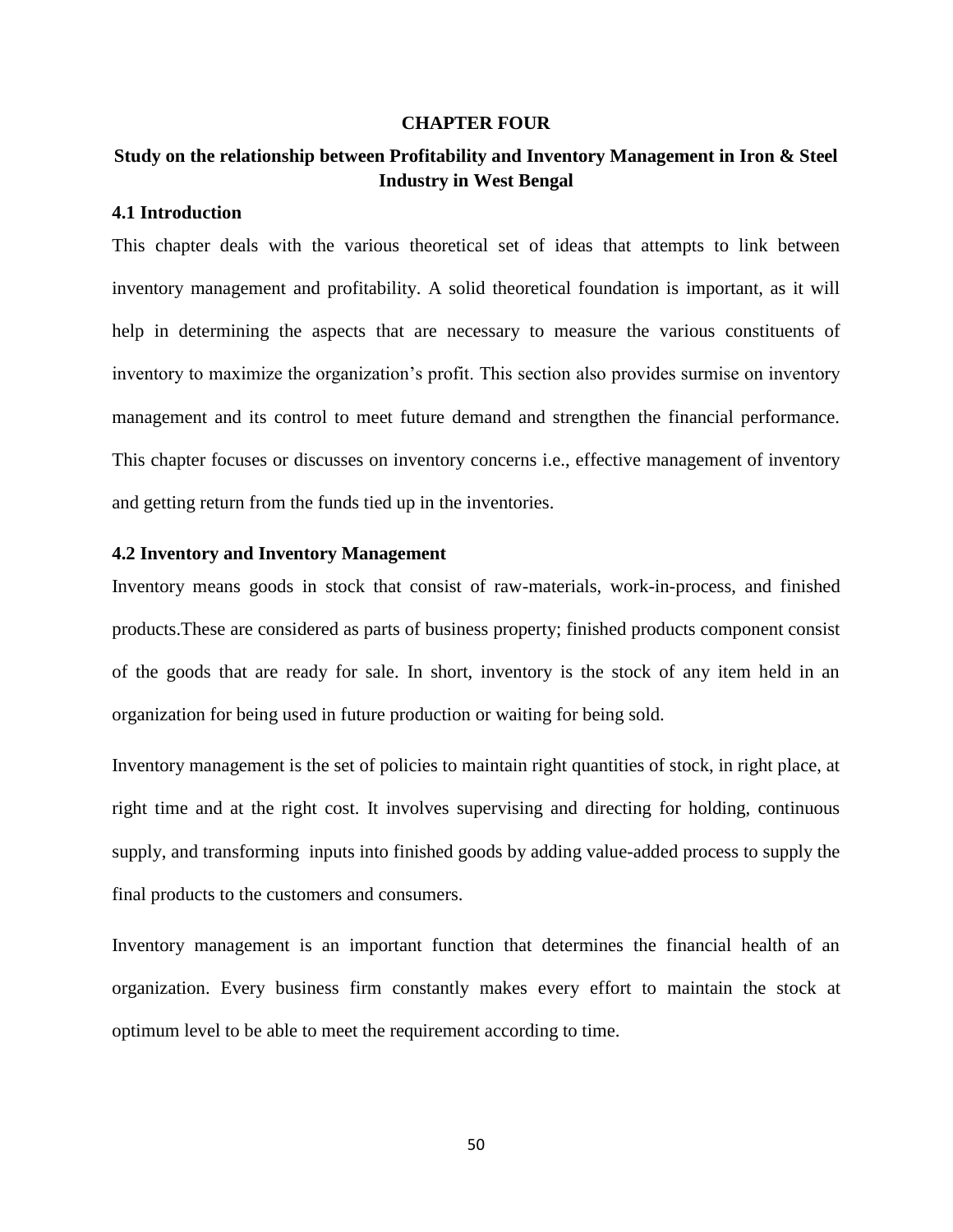Efficient inventory management is an essential process for ensuring business house to have adequate amount of stock on hand to satisfy customer demand. On the contrary, inefficient management of stock leads to affect the flow of demand and supply and consequently the profit of business.

It is very important for every business to maintain optimum amount of stock in warehouse to meet present and near-future customer demand. However, it's not an easy task because it needs serious attention to be given at the various phases of inventory management (i.e., stock planning, control, and balancing). Holding inadequate amount of inventory by a business may result in loss of orders or lost customers. This may put a business at risk because dissatisfied customers can spread the problem of unavailability of stock in market as a result of which the firm may suffer losses. Maintaining too little quantities of stock is a problematic situation. If a business holds less quantity of inventory, more time, energy,and cost may then be needed to overcome the shortage of stock to satisfy the demand of customers.

Inversely, holding of stock more than the required quantity, which is called over-stocking,would not only tie up funds in buying unnecessary stock but also involve more costs in maintaining and holding it. Excessive investment of money in purchasing stock for a longer period would affect profitability, and also sufficient cash may not be available to the firm for buying other necessary items which can't be sacrificed. Another problem of holding excessive stock is that the firm finds it difficult to respond to market fluctuations immediately. Sometimes changes in stores quantity and composition may be required to cope up with an improvement or development in products or with some safety issues or with some change in product design; but such desired changes in products cannot be made through the system quickly. So, it is the most important responsibility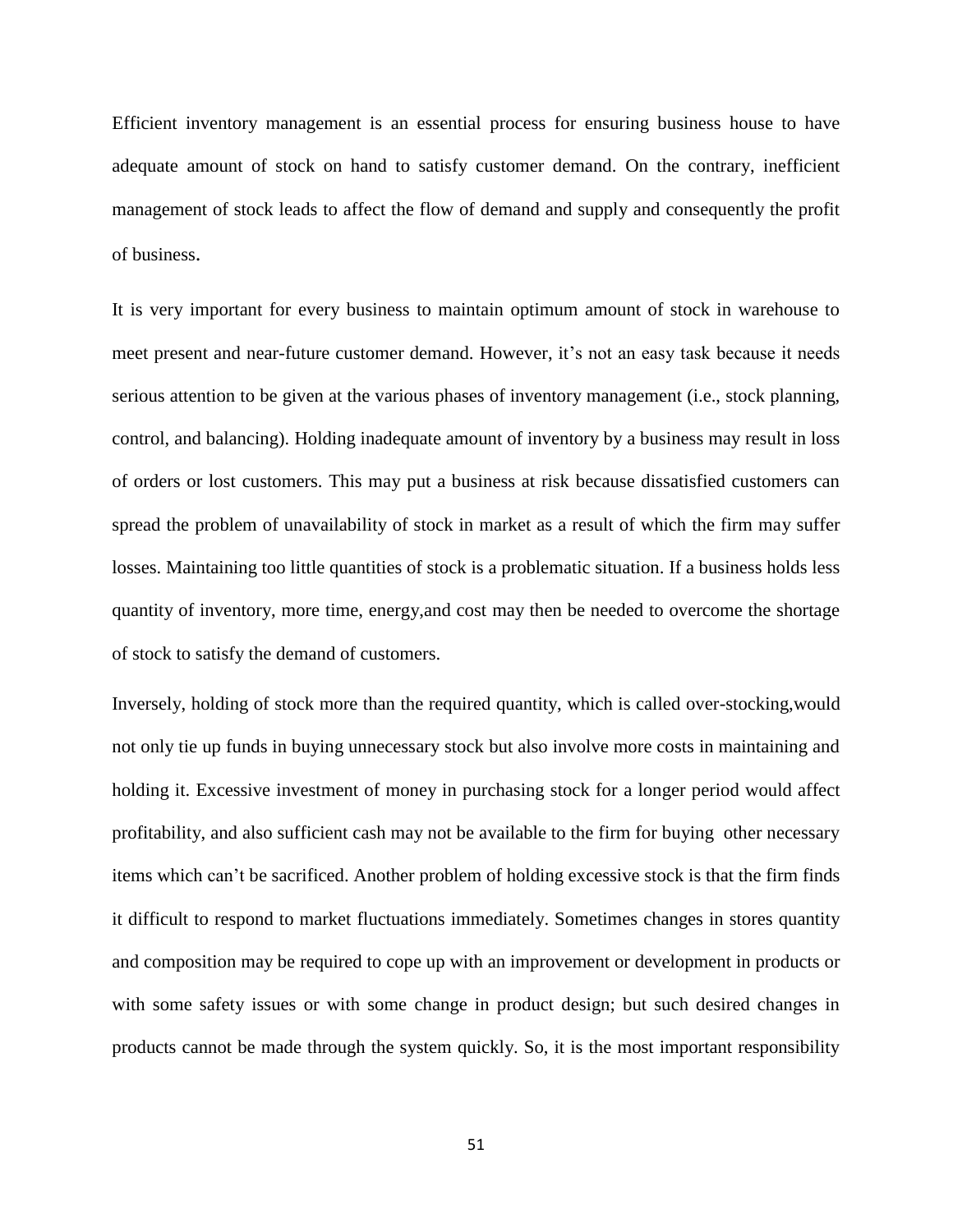of an inventory manager to ensure that right quantity and type of inventory is held in stock for more valuable use of time, energy, and fund.

### **4.3 Various types of Inventory**

## **(a) Finished Steel**

Finished steel products are the tradable goods in steel industry. The steel industry could make various steel products without changing its chemical form. In fact, they design various forms of products,tailored for specific purposes and to sell them directly sold to the targeted customers as it is common in engineering and construction industries.The different types of finished steel generally produced in this industry are as follows: TMT bars, Angles, Joist or Beams, Channels, and Wheels and Axles of various measurements

#### **(b) Semi-finished Steel**

Semi-finished steel items are intermediate solid steel products processed by continuous rolling ingots. It is available in various sizes, grades, and forms; these items need further processing or transformation by hot rolling before converting them into finished steel. An example of semi-finished steel is "Billets"; it is transformed by rolling to get finished products i.e., to make long steel products like bars and angles.The various types of semifinished steel are concast billets and concast blooms of various dimensions.

# (c) **By-products**

A by-product is an incidental secondary product produced in a joint production process. It has a little value in relation to the main product being produced. It may be produced inadvertently during the process of producing another product. By-products in the steel manufacturing companies come out of solid wastes or co-products generated in the various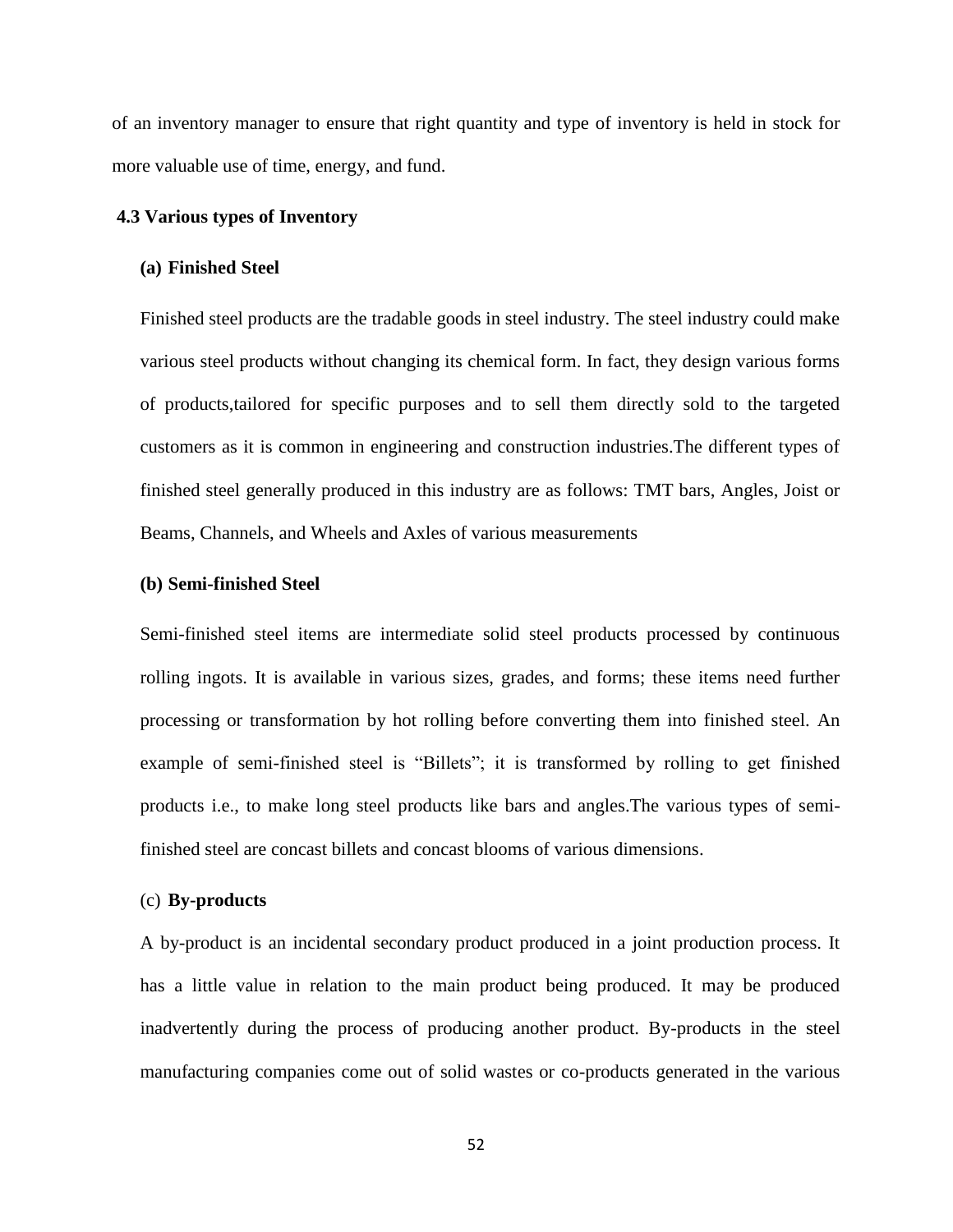production processes.These are the output from the joint production process i.e., lower in quantity and/ or net realizable value when compared to those of the main product. Slags, dusts, and sludges are the co-products produced by the steel companies. By-products can generate revenue if economically used. Examples of by-products are Blast Furnace Granulated Slags,Coal Chemicals, etc.

# **4.4 Challenges associated with holding inventory**

Determining right quantity of inventory is a very challenging task for most of the companies. Both over and under-stock holding have adverse implication to the financial health of the organization. Key challenges identified in holding inventory are discussed below.

## **Capital Cost**

Capital cost includes opportunity cost of an investment and interest earned thereon. These costs arise due to funds borrowed from outsiders or firm's own funds used in buying the inventory. As the amount is blocked in stock held in godown,it becomes unavailable for investment in other profitable opportunities to earn return. Firms have to sacrifice such investment options i.e., other alternatives to the investment in inventory as their financial resources are clogged in holding inventories of the business. To meet the requirement of production, arrangement of funds need to be made by the companies. Such procurement of funds is a tricky challenge to the firms.

# **Carrying or Holding Cost**

Another problem faced by firms in holding the stock is related to the cost of holding or carrying or maintaining the inventories in the godown. This cost is known as the 'carrying' or 'holding' cost. Therefore, it refers to and includes space rent or warehouse charges, cost of insurance for the stock, salaries paid to the maintenance staff working in the store, and cost related to perishability of the goods, if any. There is almost always a time gap between the time of purchasing goods and the time when it is to be supplied to the production or between the times of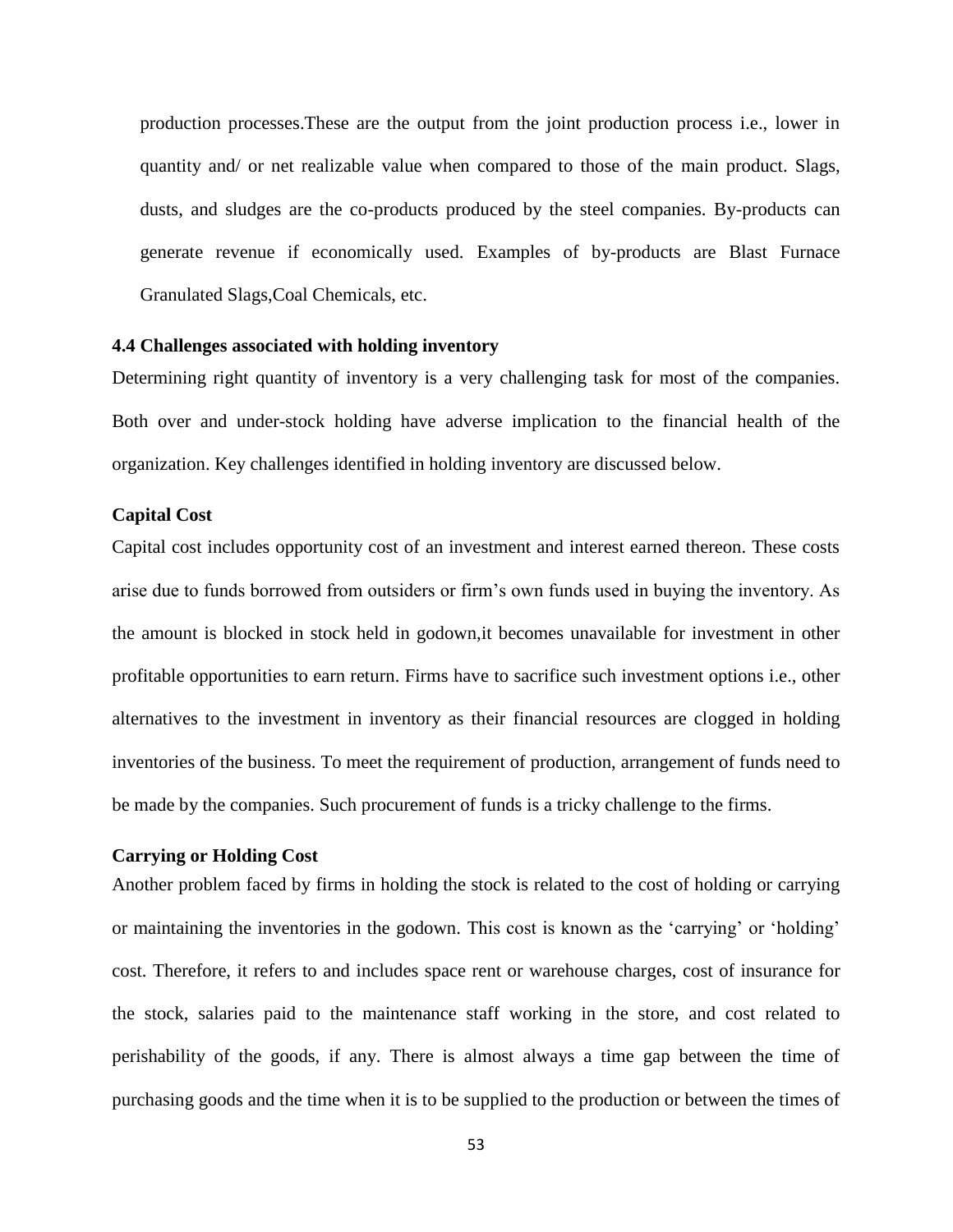completion of production and sale or consumption of produced goods; so stocks are required to be stored for some time in some place,called warehouse,where from the goods are moved out either for production (using raw materials) or for sale (of finished goods) according to the market demand. The inventory cost could have direct impact on cost of capital and future cash flows associated with the firm.

#### **Price decline**

A risk of decrease in the price of stock is another challenge faced by the manufacturing companies. When stock price declines, firms may hold its inventories for certain period of time till the price of stock reaches an equilibrium level. In the general market depression situation, business houses do not intend to supply products at a lower price because of low earnings which directly affects sales and revenues. Such a market condition i.e., price fluctuation situation is a serious concern for the business enterprises. Hence, decision related to maintenance of understocking or over-stocking by the organization would severely hamper financial performance.

### **Obsolescence**

Obsolescence of goods is one of the significant risks to be tackled by the business with products and services based on technology. It refers to inventory at the end of product life cycle that remains no longer saleable or competitive in the market due to availability of better quality products. The outdated stock that becomes unsalable for the firms would reduce their profitability. Thus, industries must remain alert to new and unimagined technologies that could succeed the current inventories.

To overcome the problem of under-or over-stocking of such inventories that are prone to obsolescence, and to minimize the total cost related to holding inventory, a suitable base of inventory management is required.

54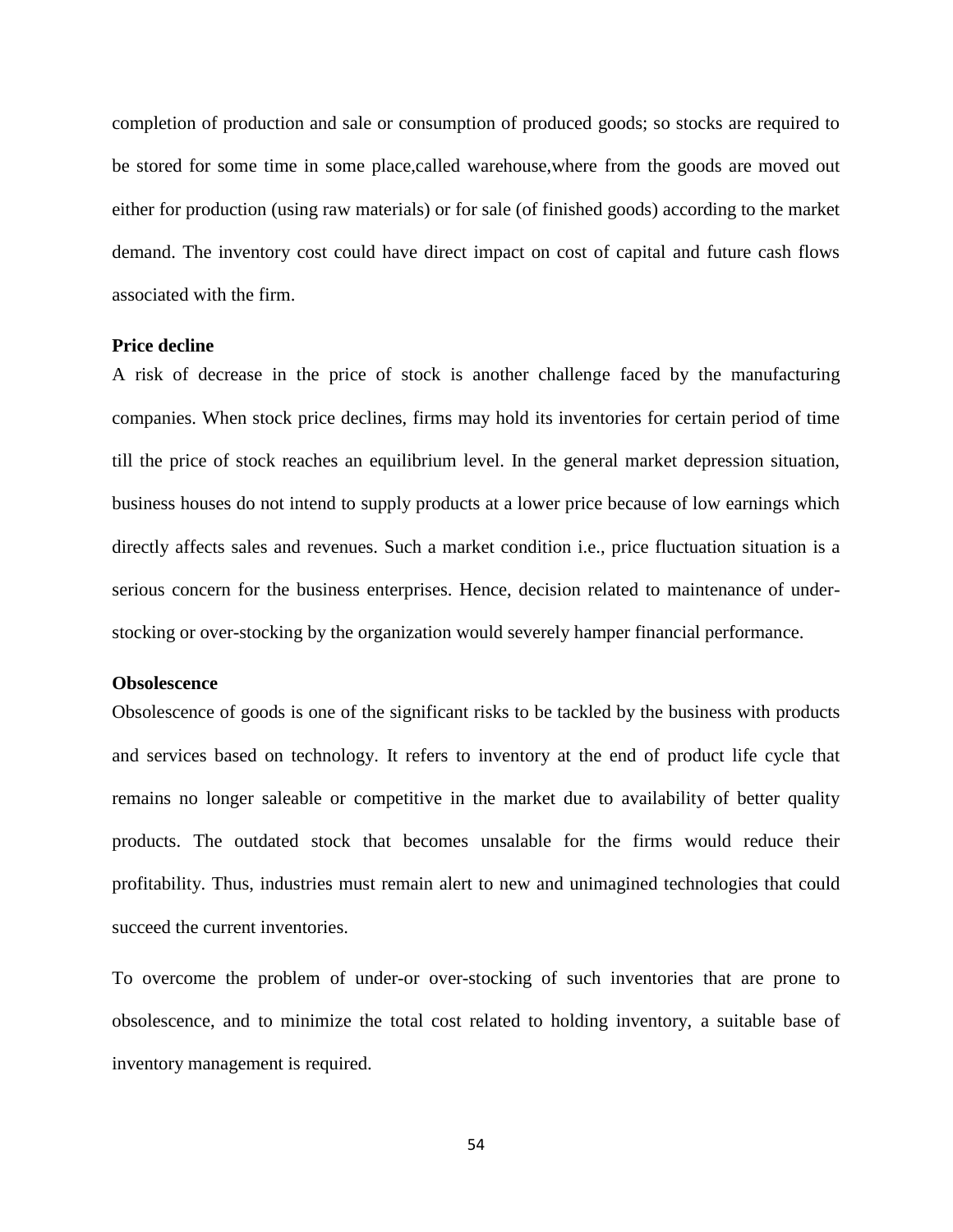### **4.5 Pillars of Inventory Management**

Every organization whether it is engaged in production, manufacturing, or trading have to hold inventories in their warehouse in the form of raw materials, spare parts, work-in-progress, and finished goods. No matter, where it is kept.What matters is that it needs to be maintained very cautiously.There are three-pronged foundation of inventory management as follows:

- 1. Planning for Inventory,
- 2. Controlling Inventory, and
- 3. Matching between demand and supply of inventory i.e., balancing.

### **Planning for Inventory**

Inventory planning refers to deciding in advance the right quantity of inventory to be held to meet the present and future demand of the customers. The main function of inventory planner is to determine the optimum level of inventories which involves analyzing the demand by an indepth study of demand trends and deciding when and how much quantity of stock should be ordered. The aim of the inventory planning is to match the high level business requirement by continuous supply of goods at right time. In order to meet the expected demand for products, the firm would look into which products and in what volumes,should stocks be maintained.

Inventory planning has a direct impact on the businesses' cash flows. If a firm fails to anticipate right quantity of stock to be sold by it,then its earnings would likely be affected. A firm with limited cash available would surely affect its expenditure-payments if it invests much of its scarce money in inventories. Therefore, to overcome any uncertainties, a proper planning for sourcing inventories would be of utmost importance to increase the profit of the organization.

#### **Controlling Inventory**

Inventory control is all about monitoring the stock of goods used for manufacturing, distribution, and consumption. In general sense, it means maintaining stock at the desired level;this desired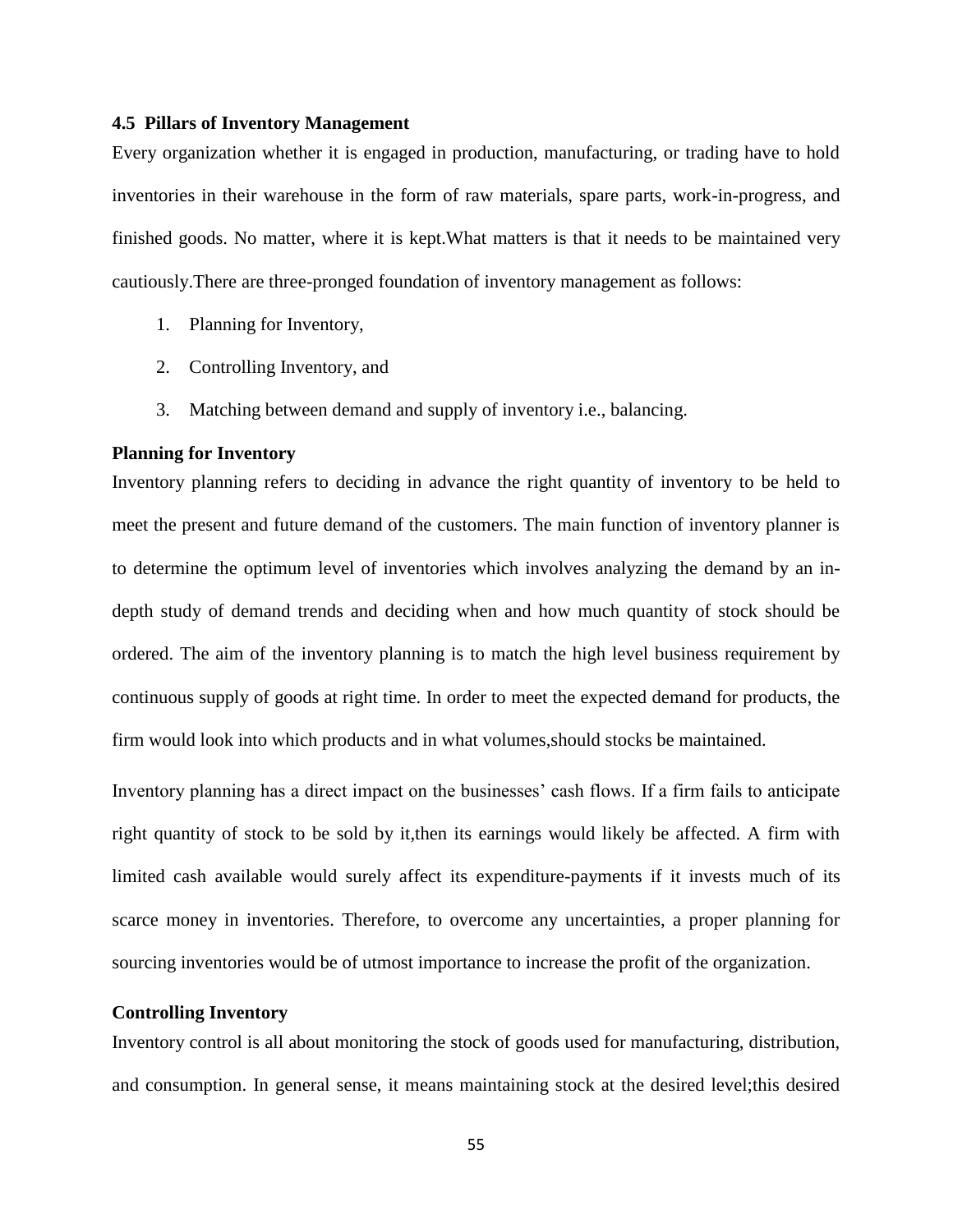level keeps on changing as per demand and supply of goods. The inventory control is concerned with maintaining records of physical stock by proper system transaction to express the place i.e. where and in how much quantities of stock is in process. It is crucial and necessary to keep such records of issue and usage of materials, movement of goods through the factory to the ultimate customers so as to match the record of each finished goods with the stock held in warehouse. Since production involves heavy expenditure in purchasing raw materials,efficiencies should be achieved in such areas as inventory is a major component of a firm's working capital. As it is a property or asset of a business enterprise, such assets in the forms of raw-materials, work-inprogress, and finished goods should be persevered.

The goal of inventory control is not only to derive maximum profits with least or minimum investment in inventories but also to enable a firm to segregate its manufacturing, purchasing, and marketing process, keeping in view the operational requirements and financial resources of the firms.

# **Inventory balancing**

Inventory balancing is the third and crucial pillar of inventory management to make inventory plan successful.It refers to managing the demand and supply relationship in terms of inventory. In order to maintain continuous flow of goods, a firm is required to pay focus on these questions such as: (a) Is the quantity of supply of goods as expected? (b) Is the quantity of demand of goods as expected? (c) Is the goods moved in and out recorded through business system?

These above mentioned questions are to be looked into cautiously to match the demand and supply of goods in order to provide final stock into the hands of ultimate customers without interruptions.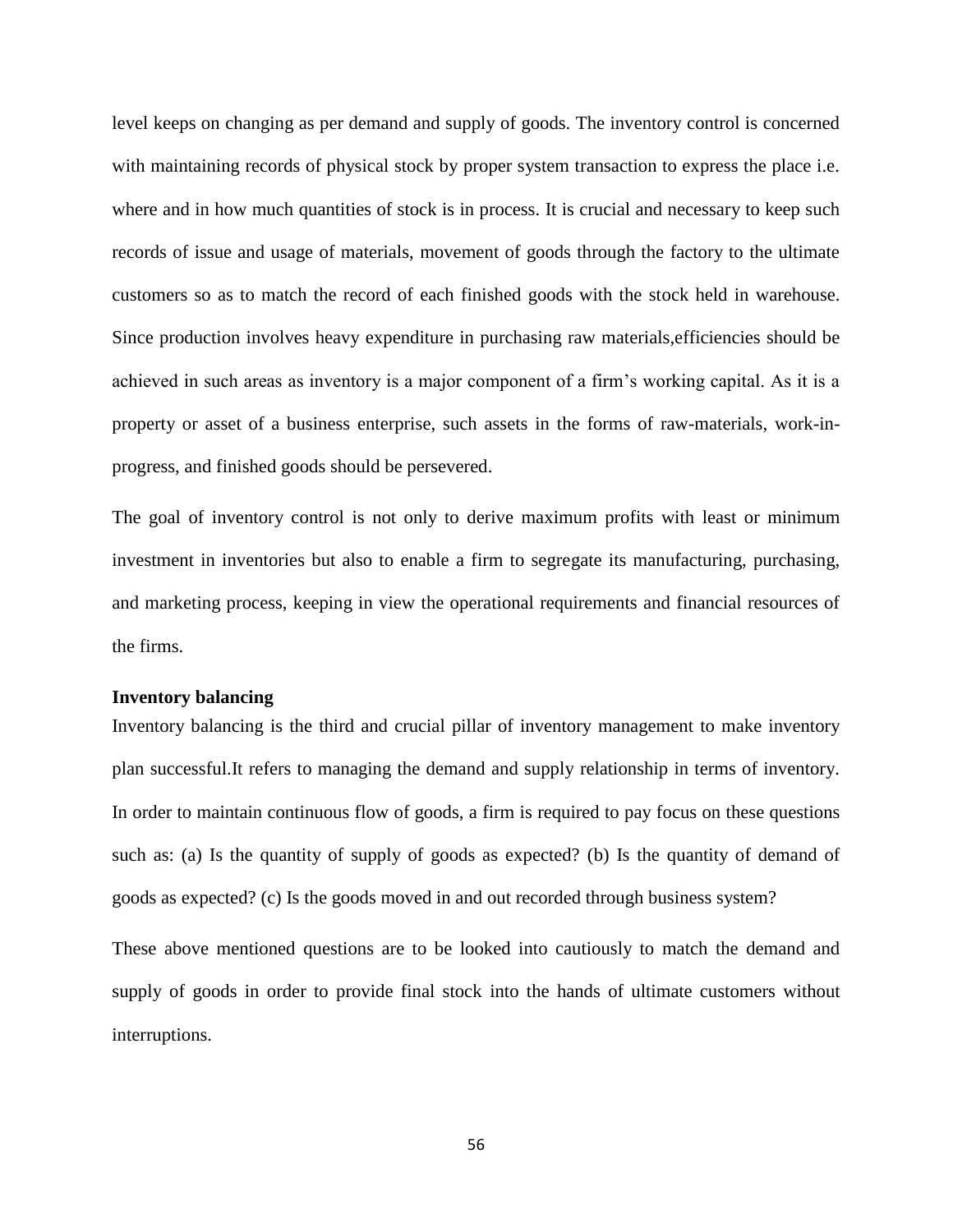A firm maintains record of inventory balancing through a proper business system which is based on a good inventory planning, recording of accurate data in systems on daily basis, inventory control, and lastly,the measurement of performance.

#### **4.6 Theories on the association between Inventory Management and Profitability**

The theoretical assumptions on the inventory holding period and profitability endeavor to justify the reasons of holding inventory by the firms as well as its association with the profitability. A firm operates in the changing and competitive business environment,wherein changes as political, social, technological, and economic have an effect on the operations of business. In such a volatile market,it is not possible to predict exact quantities of stock to meet market demand. Therefore, firms are compelled to hold inventories to overcome future uncertainties. Preserving stock for future sale and to uninterrupt the supply-demand of the same is common activity in business (Afrifa, 2013). Keeping stock in warehouse involves certain cost related to it such as carrying cost, employee cost, insurance, etc. Therefore, several theoretical perspectives have been formulated that provide approaches to cut down or minimize cost related to inventories.**Theories of Keynes (1936)**, concerning the motives of liquid assets could also be applied to manage inventory effectively. Some of these relevant theories have been discussed that answer the causes of keeping inventories in business including transaction motive, precautionary motive, and speculation motive. Each of these motives is discussed and presented below.

# **4.6.1 Transaction Motive Theory**

The transaction motive theory laid down two factors that directly affect the interrelationship between profitability and inventory conversion period. One of the factors presumes that profitability could be increased, if inventory holds for less number of days. This factor also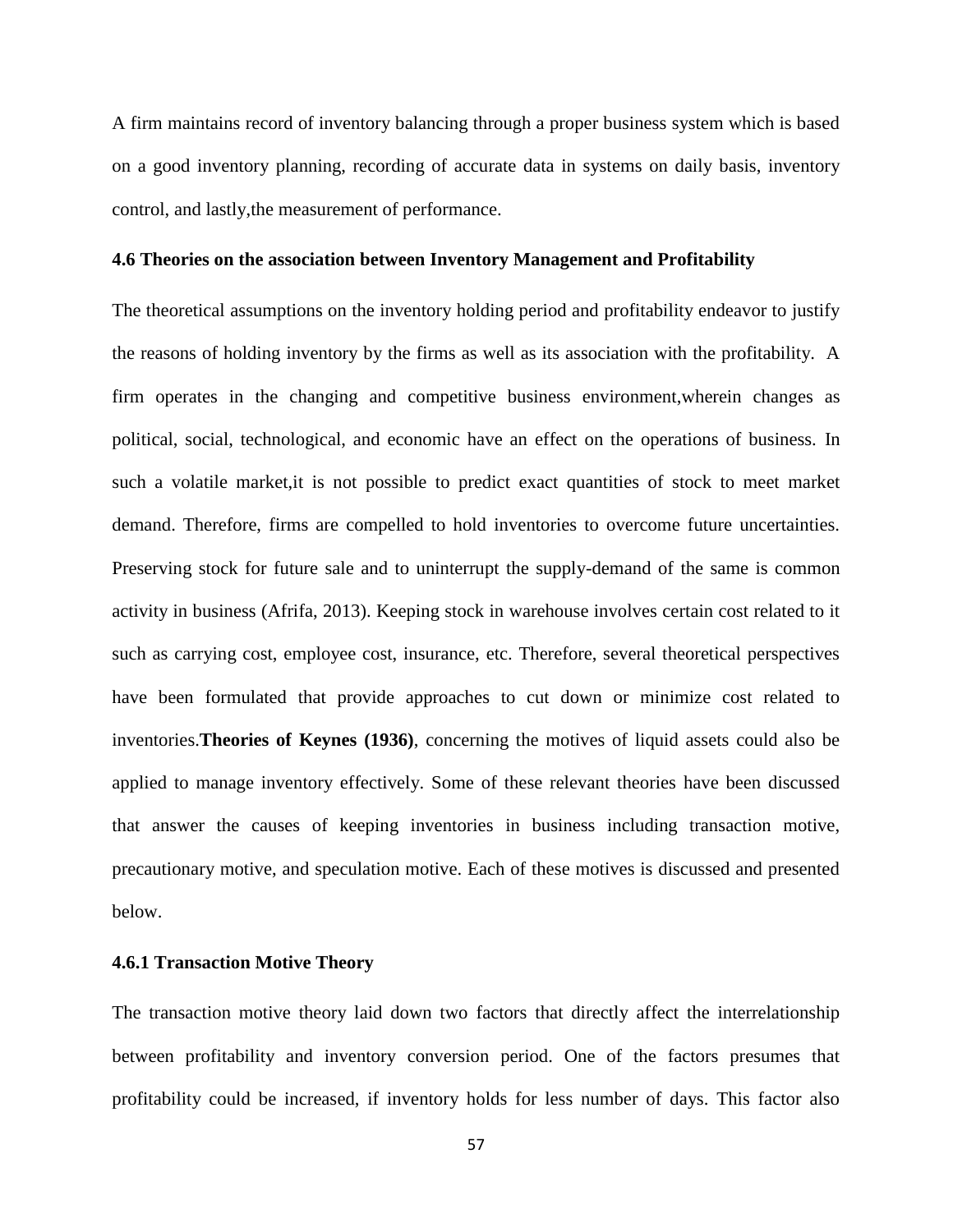assumed that organizations could forecast future demand of the stock and accordingly makes the arrangement for production in order to satisfy future demand of goods. So, keeping minimum stock would not only lower other costs associated to inventory but also reduce its holding period. Thus, taking less number of days in stock conversion would lead to increase profitability.

The other factor asserts a positive accord between profitability and inventory holding period by purchasing in huge volumes. Acquiring inventories in huge quantities would increase the inventory level in warehouse that leads to increase inventory holding period. However, purchasing in huge quantities may not only reduce the acquisition cost of production but also may lead to fall down in the cost of production of the product as a result of which profitability increases. This cost savings of lot purchase may emerge for several reasons. First, the firm would be entitled to avail quantity discount from supplier on the large scale purchase. Second, shipment cost falls down as the company makes one time journey instead of two or three. Third, fixed cost of longer inventory holding period such as ordering and placing cost decrease due to buying in lot size. All of the above factors act to reduce the overall price of the stock;however,purchasing in lot size increases the inventory holding period which further leads to rise in inventory holding cost in the form of the risk of goods being damaged, storage, insurance, labour cost,etc. Therefore, it is required for the companies to adopt some mathematical formula to determine the optimum level of stock so that fixed and inventory holding costs could be minimized.

# **4.6.2 Precautionary Motive Theory**

The precautionary motive concept assumes that there is a positive relation between profitability and inventory holding period. The first assumption of this theory is that keeping higher stock in warehouse will avert the problem of stock out situation. An inventory stock-out position arises when the company suffers from lack of stock. Out-of-stock would have disastrous effect on the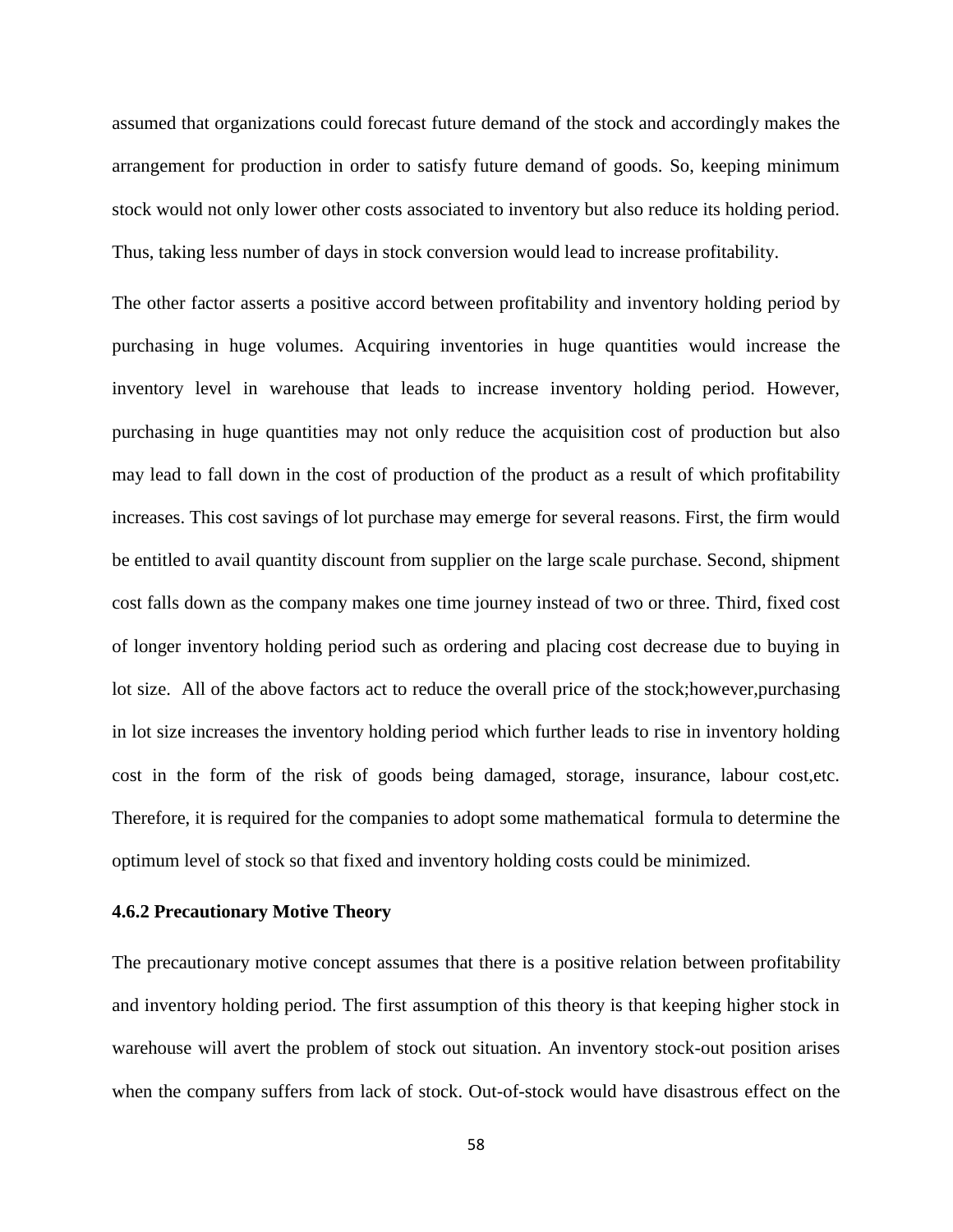firms'revenues. A firm with insufficient stock would be unable or fail to meet the customers'demand as a result of which it will fend off the present buyers to rival i.e., competitors in the market. Losing the market share will drop down the profitability as well as it creates a bad reputation on the firm's name.

The second aspect of precautionary motive suggests that the profitability increases as a consequence of rise in the inventory holding period. The companies keep stock in abundance in order to overcome the stock-out situation and for the normal lead time. Though the firms enter into contract with the suppliers in respect of inventory regarding price, delivery time, etc., but an abrupt or unexpected incident such as labour strike, lockout, etc. could cause lag in the delivery of inventory. A setback or lag in the consignment can result in losing the sales that leads to decline in the revenues of the firms. Also, the firms wait for the stock in between the times of placing an order and receiving the inventory. A longer time gap and unexpected lead time circumstances enforce the firms to reserve a minimum quantity of inventory i.e., buffer stock so that they can meet the market demand even in abnormal conditions. Thus, it concludes that there is a positive linkage between profitability and inventory holding period.

### **4.6.3 Speculative Motive Theory**

The speculative motive theory also asserts that there is a positive association between inventory holding period and profitability. A higher profitability may arise due to higher inventory holding period. One of the reasons of higher inventory holding period is expected change in the price of the goods in the future. The business houses hold inventory in more quantities in expectation of price fluctuation in forthcoming period, thereby increasing the inventory holding period which further leads to raise the profitability. The firms can enjoy or achieve the benefit of abnormal profit if the anticipated future price increase.The product's higher future price should be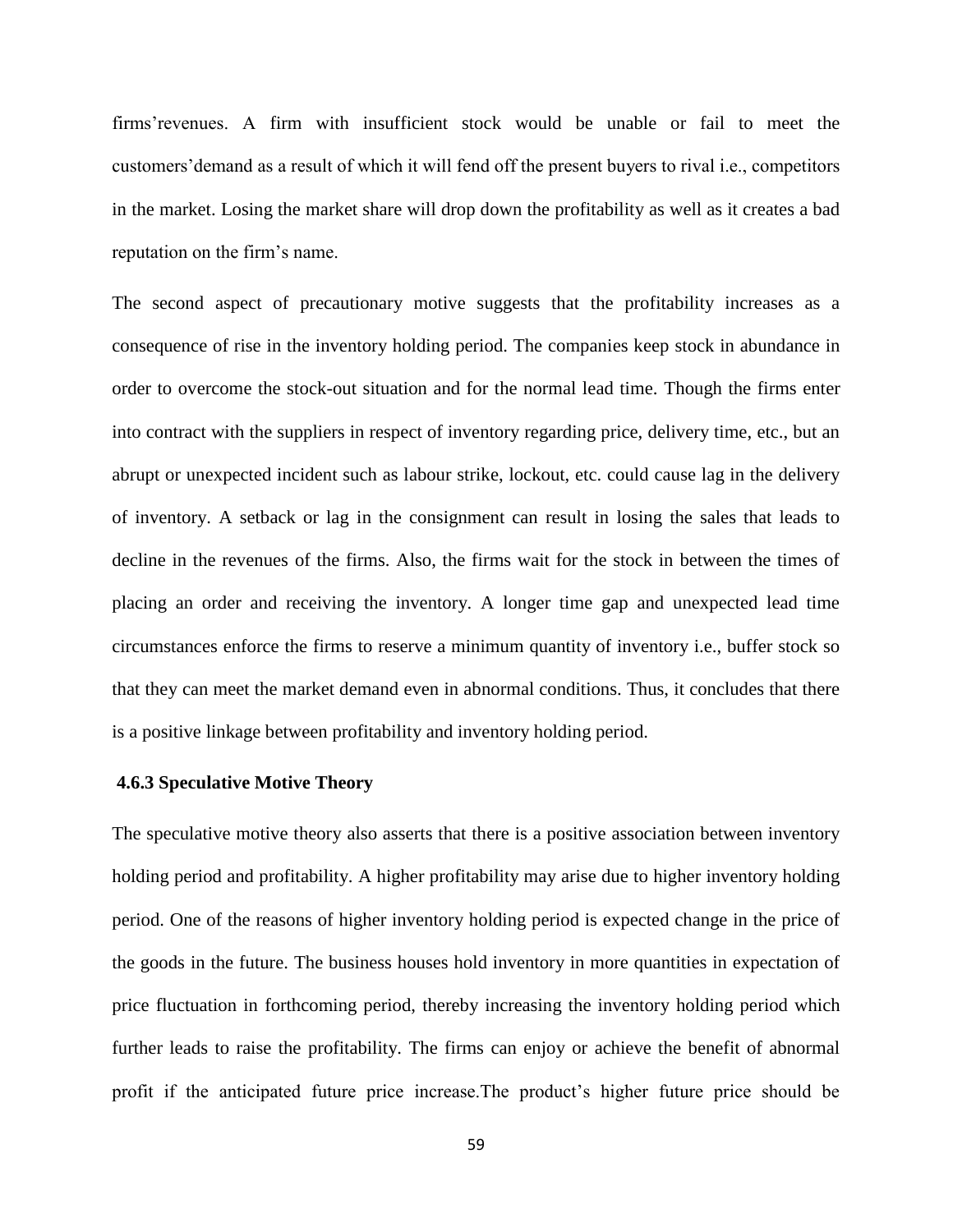sufficient to adjust the cost associated with the holding of inventory such as storage cost,labour cost, obsolescence,insurance, etc. However, the abnormal gain may be attained if there prevails the inflationary conditions in the economy.

The other logical explanation of higher inventory holding period is an anticipated innovation to the product. An anticipated change to the product will boost the firms to pull back their traditional or old goods from the market which results in shortage or unavailability of stock that leads to increase the demand of product over its supply. This increase in demand for product will raise its price. In this way, a firm could enjoy the higher price of product due to its expected change or modification. Therefore, it becomes the frequent practice of the firms to increase the inventory holding period if the products are to be undertaken for modification in anticipation of higher return from the stock. So, following the theory of speculative motive may lead to higher profitability if the future higher price of stock actually happens. Otherwise, the earnings may decline for not realizing the future higher price of inventory in the market. An expected lower future price of stock would not enable a firm to meet the various costs related to inventory holding period.

To earn higher profits by maximization of production and minimization of cost related to stock a proper attention is required on the inventory management. Inventory involves higher amount of investment in it than in any other form of current assets in the business. Inventory cost constitutes about 70 percent to 80 percent of production cost of pig iron, steel, and final products in the steel industry and the investment in it is greater than the investment required in other resources employed such as machine, labour, etc. (Singh and Mondal, 2016). It is the most significant part of current assets and working capital in most of organization (Tom, Jayakumar, and Sijo, 2013). Improper handling of inventory may lead to failure of operational activities,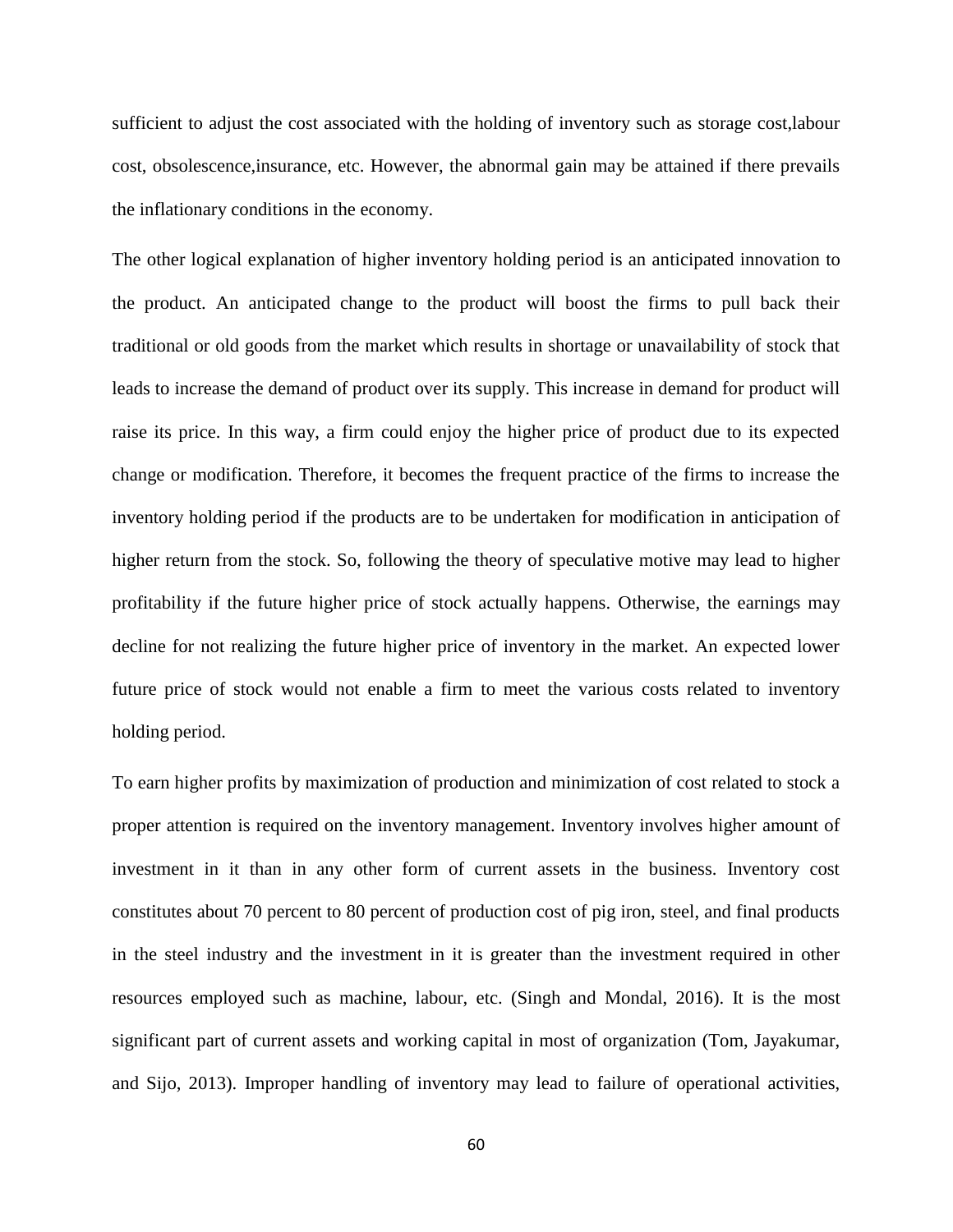thereby decline in the sales; the costs associated with holding of larger volume of inventory may go up further causing decrease in the earnings of the firm. Therefore, it is highly necessary to have scientific inventory control techniques to ensure the availability of stock in right quantities as and when required to ensure operational excellence with least investment in inventories.

## **4.7 Inventory Control Techniques**

Inventory control is the method of monitoring inventory at the various phases from procuring raw materials to distribution of final products so as to ensure availability of stock in right quantities at right place and at right time to meet the customer satisfaction or requirement at the lowest possible cost and with least amount of investment in the inventory.Sporta (2018) describes inventory control as the process whereby the investment in materials and parts carried in inventory is monitored within predetermined standards set in accordance with inventory policy framed by management. Inventory control is a vital part of the iron and steel industry's third source of profit which affects the company's profitability and core competitiveness (Wenbo, 2013). It is an integrated approach that assists the organization in reducing material wastages and increases cost-efficiency,thereby the profitability of the enterprise rises.The vital aim of inventory control is to minimize the total cost and maximize the service level by balancing between demand and supply (Ganorkar, Rode, and Godse, 2016). In broad sense, the primary goal of sound inventory control is to reap higher profit from the minimum investment in inventory without affecting customer satisfaction level. Therefore, applying suitable inventory control techniques is necessary for the manufacturing industries in order to avoid holding excess stock and its cost. Some of the relevant inventory control techniques have been discussed below.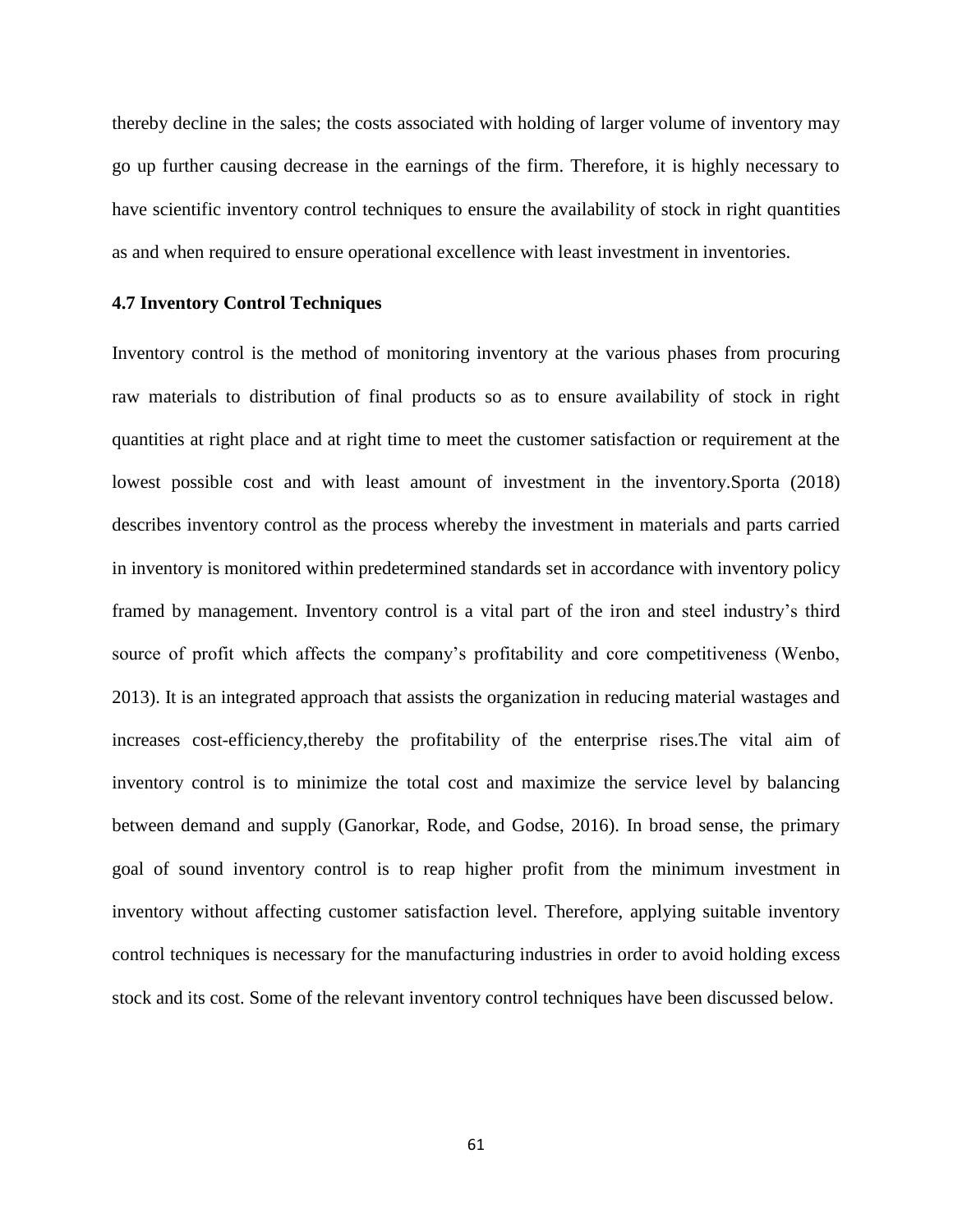# **Economic Order Quantity**

Economic Order Quantity (EOQ) is a mathematical approach of determining an optimum quantity level of an item of stock to be ordered to minimize the total inventory cost i.e., cost of purchasing inventory, storage cost, carrying cost and other fixed costs, if any, of placing an order. According to Victoire, (2015), EOQ determines how much quantity of stock should a firm purchase when the inventory reaches its re-order level. The classic EOQ aims at ascertaining the right quantity of inventory that trades off between cost of acquiring and cost of possessing the items. Bulk buying of stock may reduce the average cost per unit of an item but this average cost savings may not be able to set-off the increase in the cost of storage in the long run. It administers the purchase and storage of inventory in such a manner that it can maintain a continuous flow of production and can simultaneously avoid excessive investment in stocks

(Kumar, 2016). Thus, the basic function of EOQ is to find out the exact quantity of goods to be of ordered at the right point of time so that the management of business enterprise may be able to minimize the cost parameter. Using the EOQ model, there is a possibility of reduction of 20 percent in the total variable cost, as hinted at a recent research study (Kumar and Prajapati, 2015). The fact that total annual inventory cost is reduced to a large extent has been observed by applying the mathematical tool - economic order quantity (Sunhal and Mangal, 2017).This technique holds true or operate under certain assumed conditions; these are: (a) The annual demand for the item is certainly known and the lead time i.e., the time gap between the times of placing an order and of receiving the supplies remains constant; (b) Availing of quantity discount or cash discount on settlement with the supplier is not possible; (c) Depletion of stock is linear and constant; and (d) The purchase price per unit of material remains unaltered irrespective of the size of the orders.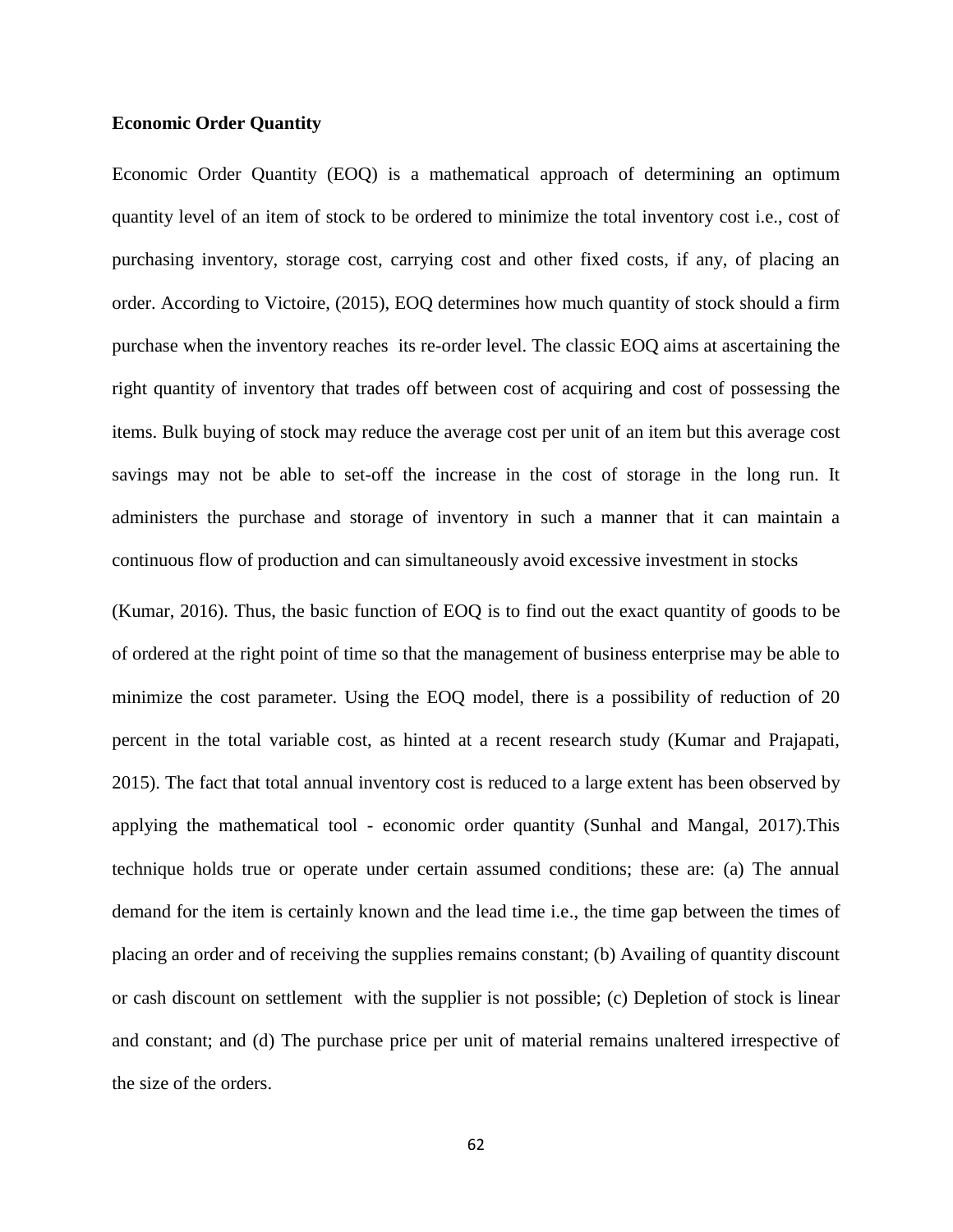However, the model economic order quantity suffers from certain limitations. In the real world situation, the cost per unit of an item may vary as the quantity ordered in one lot changes. The annual consumption of raw materials may not remain stable throughout the year; the supplier may lag in dispatching the stock that leads to elongate the lead time. Therefore, to obtain a favourable or satisfactory result, the above premises or basic assumptions are required to be taken into account while adopting the right ordering quantity.

# **Always Better Control (ABC) Analysis**

The ABC approach to inventory control segregates the items of stock according to their usage and the money value involved in the inventory . It classifies the stock into three heads or groups: Group "A" - represents a small portion of items that involves a large amount of investment but a small volume of consumption; Group "B" - consists of a moderate level or volume of inventory with relatively lesser investment (than Group A); and the Group "C"– indicating the items with relatively small amount of investment but involving large quantity of stock. More clearly,let us assume, "A" class items constitutes about 5 percent to 20 percent of total inventory that account for 70 to 80 percent of the annual consumption value; "B" class items composes of about 30 percent of the total items that account for 15 percent to 25 percent of sales value; and the items in "C" group contain 50 percent to 70 percent of total inventory that approximately involves 5 percent of annual consumption value. Sharma and Arya, (2016) describe it as dividing the inventory into three categories of priorities that allocate the major managerial efforts on the most significant items. By categorization of total inventory into different groups, it assists the inventory manager to put attention on the few significant items than on many. Gordon and Gupte, (2016) suggest that large company adopts this method to have an efficient control on inventory. One of the advantages of separating the items into few enables the company to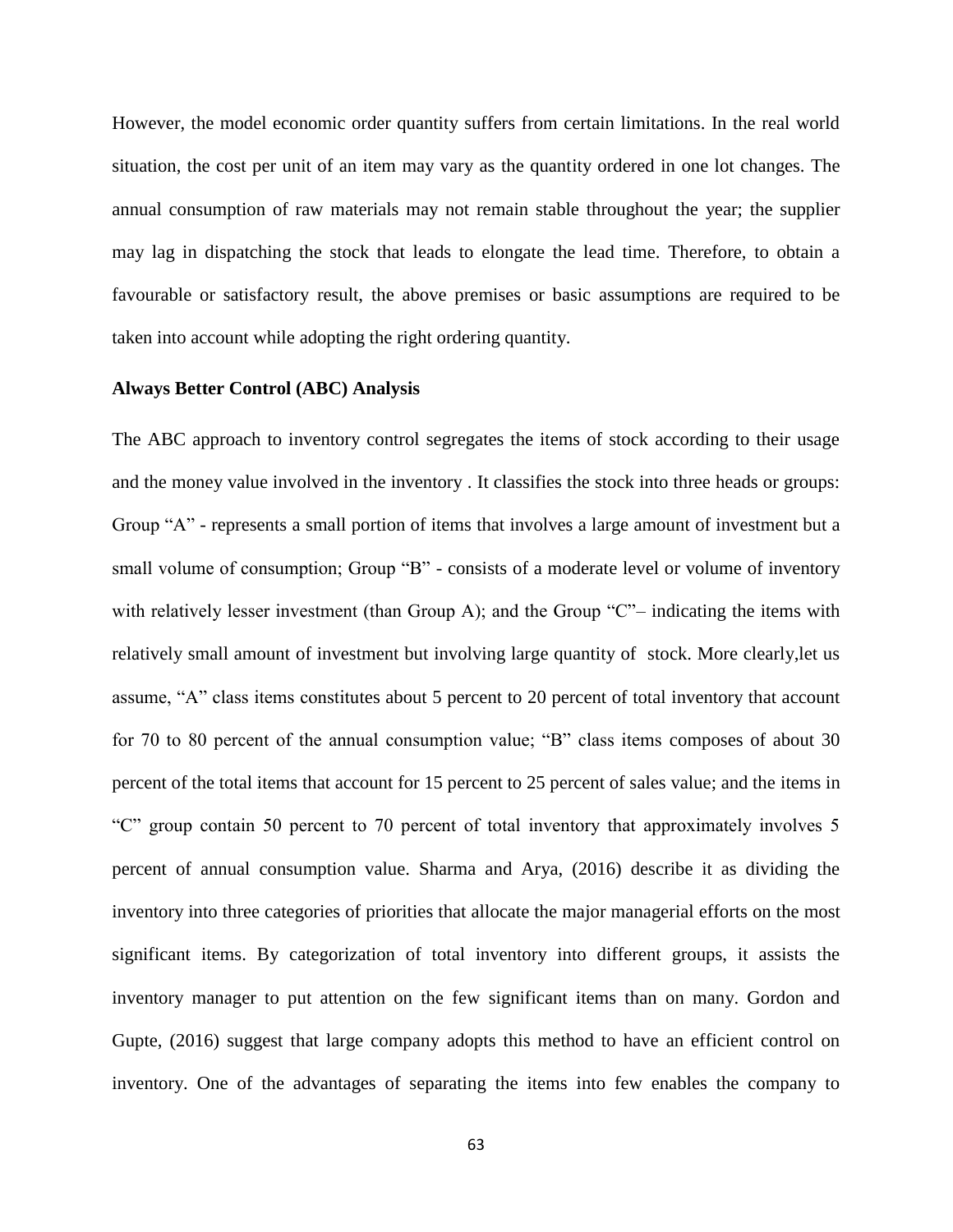optimal use of funds and eliminates the stock-out situation. Also, a close and tight control on the particular group (Group A) of items of materials or on the basis of relative importance would have an impact on the overall inventory cost because only those items of special category of inventory would have to be purchased or organized under stricter control, which have higher annual demand and on the contrary, there should have been lesser control on items with lesser consumption value. In this way, excessive investment in items of inventory with lesser importance could be avoided; thereby it reduces the storage cost and saves time and energy in making improvement in inventory control.

In spite of the above merits, this control technique has some restrictions such as changes in the value of material, annual consumption, and product-mix should be taken into consideration, failure of which can make this tool ineffective; this technique could, therefore, be better adopted where there is a proper standardization of materials in store.

#### **Just In Time (JIT)**

Just in Time approach of inventory control was originated in the 1950's in Japan; it was first implemented within Toyota manufacturing plants. As narrated by Mazanai (2012), Just in time is an widely accepted technique for application in manufacturing firms to increase productivity, improve quality and efficiency through elimination of waste. Patil and Patil, (2015) explained just in time as a manufacturing philosophy which increases the speed of production by producing the products as per the customer's request, actual orders, and not as per the forecast. This tool is also called "Zero Inventory Production System", (Singh and Ahuja, 2012). The objective of JIT is to make inventory available at the required time and in right quantity without any delay in receiving the items and also early delivery so as to maintain a balance between optimum level of inventory and holding cost. In the JIT approach, safety or buffer stock is not maintained like the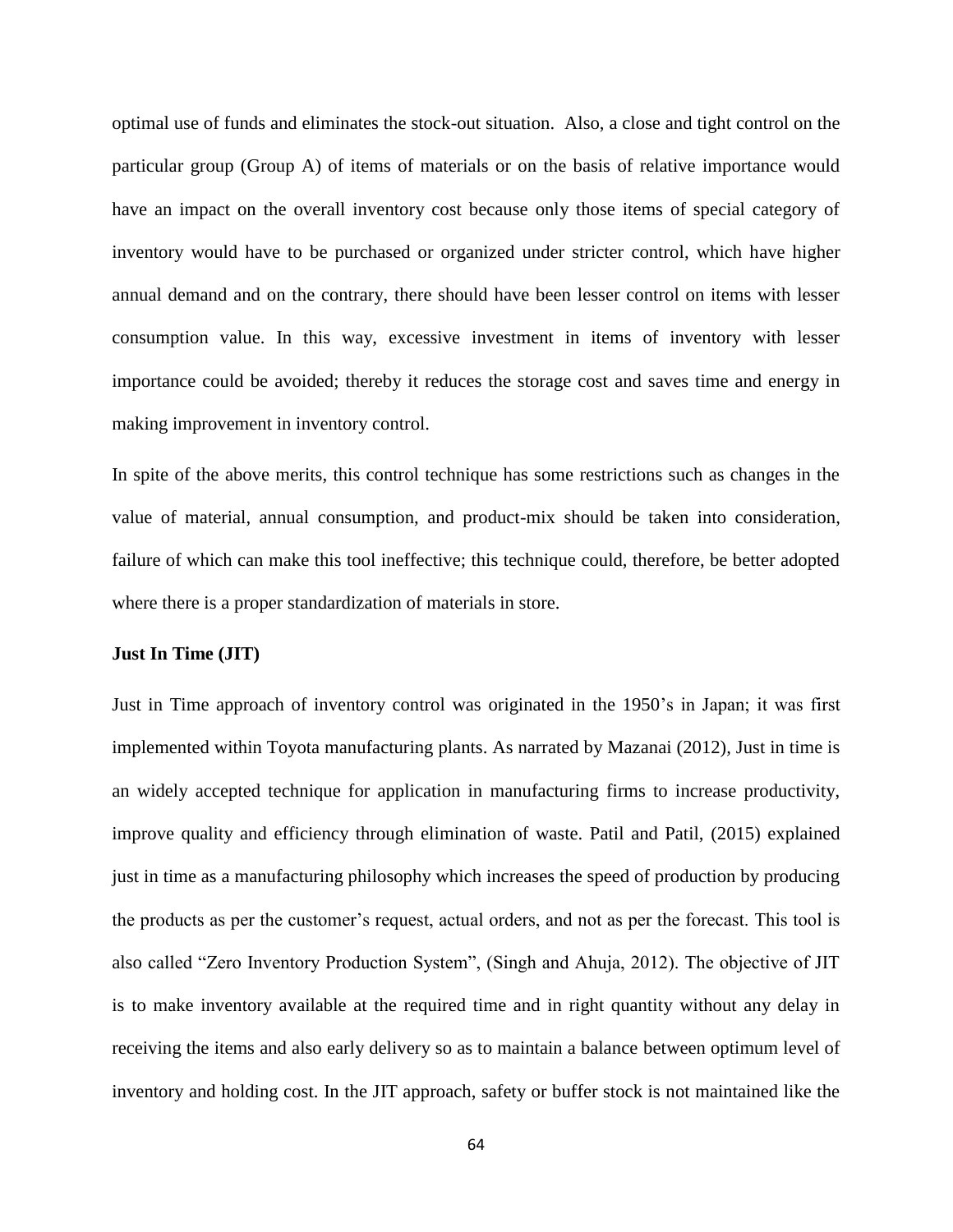traditional inventory management technique. Use of the JIT avoids wastes related to overproduction; this results in keeping the machines and labours not remaining idle during the production process. Inventory cost could be reduced to 24 percent by implementation of JIT system in Essar Steel India Ltd. (Sharma and Gangrade, 2015). Some companies which could be able to save their inventory costs by employing JIT method are: Toyota, Dell, Harley Davidson, and McDonald. According to Franco and Rubha, (2017), Harley Davidson reduced inventory levels by 75 percent after implementing JIT approach. And also, Ashok Leyland gained high productivity and saved annually Rs 8.50 crores by adoption of the JIT system.

Despite the above benefits of JIT concept, it has some constraints; the production process may be affected if the firm does not receive the materials and other parts at the correct time i.e., delay in receiving of materials. Since, it ensures zero level of inventory, it may not be able to meet massive and unexpected orders.

#### **4.8 Conclusion**

As stated earlier, the objective of this research work is to examine the working capital management in the selected public sector steel companies in West Bengal, various theoretical concepts have been elucidated to present the relationship between inventory management and profitability. First, this chapter delineates on the meaning of inventory and inventory management, its different categories, and threat related to holding inventory. These deliberations rationalized the requirement of maintaining optimum level of stock to meet both the present and the future demand keeping the cost associated with it at a minimum level. Secondly, the pillars of inventory management support the need for a proper system of recording and reviewing the inventory balances; accessing the past records and figures in an accurate time could enable a firm to deliver the product without affecting the quality. Thirdly, under the various motives for